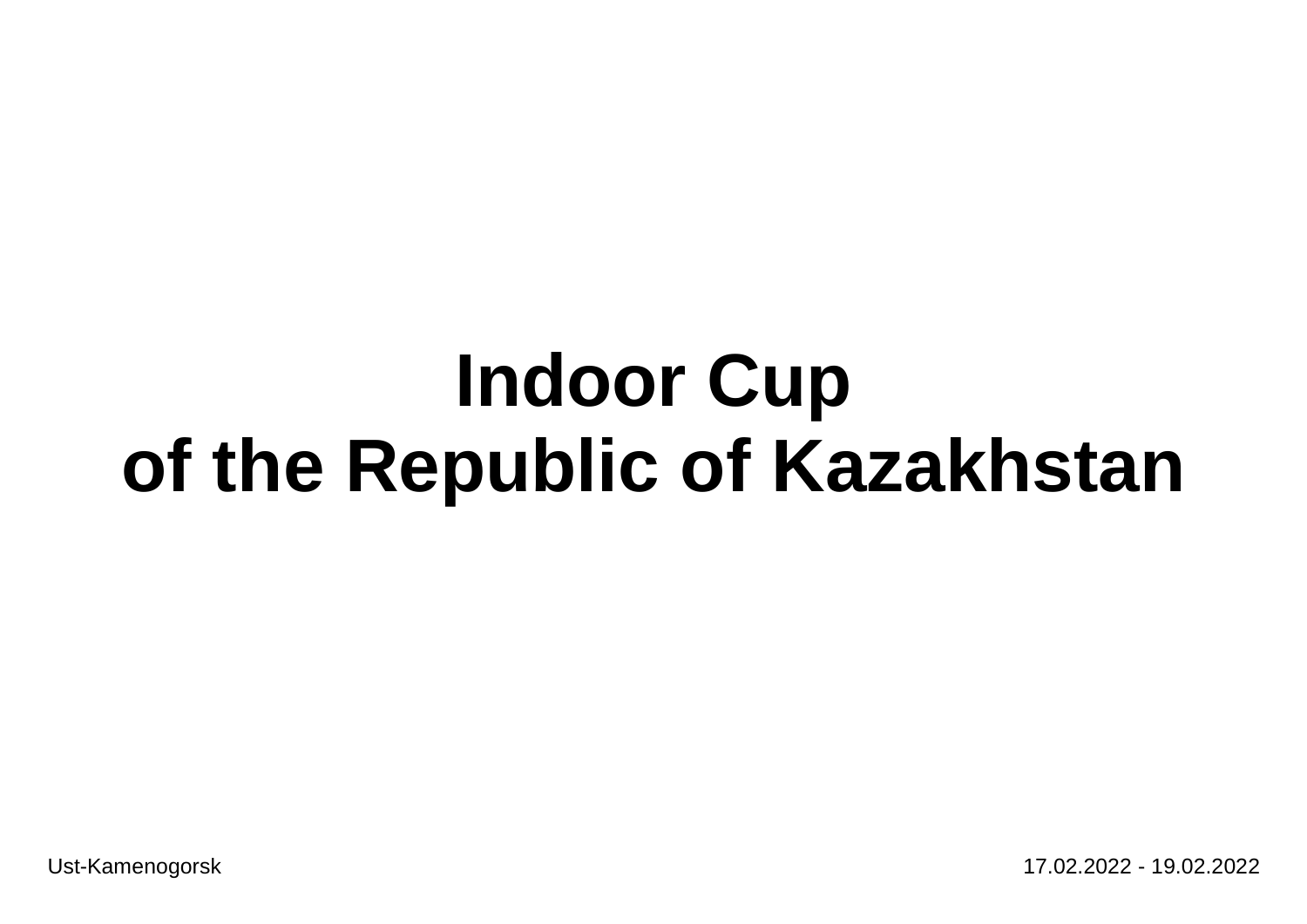## **FINAL PROTOCOL MEN 60m**

# Date: 17.02.2022

Time: 10:30

| Rank           | <b>Athlete</b>             | <b>Born</b> | Region      | <b>Results</b> | <b>Final</b> | <b>Class</b>   | Coach                              |
|----------------|----------------------------|-------------|-------------|----------------|--------------|----------------|------------------------------------|
|                | Damil SUTZHANOV            | 16.07.95    | <b>PVL</b>  | 7.03           | 6.98         | <b>KMS</b>     | Samostoyatelno S.                  |
| $\overline{2}$ | <b>Almat TULEBAEV</b>      | 21.11.00    | ALM         | 7.02           | 7.02         | <b>KMS</b>     | Issachenko N.                      |
| 3              | Ivan VOVCHENKO             | 13.02.02    | <b>KRG</b>  | 7.19           | 7.06         | <b>KMS</b>     | Ivshina L., Zorina N., Dudyeva T., |
| 4              | Roman PAK                  | 25.03.02    | <b>SHMK</b> | 7.32           | 7.32         |                | Gannota M., Moseev D., Moseeva B.  |
| 5              | Vitaliy ZEMS               | 29.03.96    | <b>KRG</b>  | 6.87           | DQ           | <b>KMS</b>     | Zems E., Barsanov N., Denisko A.   |
| 6              | Andrey LAVRUSHENKO         | 01.11.01    | <b>VKO</b>  | 7.04           | DQ           | <b>KMS</b>     | Veselskiy B., Dyagilev B.          |
| 7              | Daniyal OSPAN              | 23.01.97    | <b>PVL</b>  | 7.06           | DQ           | <b>KMS</b>     | Valiev R.                          |
| 8              | <b>Vladislav GRIGORYEV</b> | 10.01.97    | <b>KRG</b>  | 7.08           | <b>DNS</b>   | <b>KMS</b>     | Ageyev A., Zems E., Barsanov N.    |
| 9              | Vyacheslav SLAVNOV         | 22.04.99    | <b>MNG</b>  | 7.33           |              |                | Slavnov Dm.                        |
| 10             | Kuanysh KYRYKBAY           | 18.06.95    | <b>ZHBL</b> | 7.39           |              |                | Mamashaev T.                       |
| 11             | Vladislav AYDAKOV          | 25.04.97    | <b>SKO</b>  | 7.65           |              | $\mathbf{I}$   | Parfyonova E., Ektov A             |
| 12             | Ilya MAMEDOV               | 25.01.02    | <b>KST</b>  | 7.78           |              | III            | Borisov Va.                        |
| 13             | Ilya MARAMYGIN             | 22.11.98    | <b>MNG</b>  | 8.01           |              | $\mathbf{III}$ | Slavnov Dm., Denisko A.            |
|                | Mikhail DRAGANOV           | 29.11.00    | <b>SHMK</b> | <b>DQ</b>      |              |                | Moseev D., Moseeva B.              |
|                | <b>Alexey BASSIYEV</b>     | 04.08.01    | <b>KRG</b>  | <b>DQ</b>      |              |                | Zorina N, Ivshina L, Dudyeva T     |
|                | <b>Farruh SABIRZHANOV</b>  | 23.01.95    | <b>SHMK</b> | <b>DQ</b>      |              |                | Moseev D., Moseeva B.              |
|                | Artem SELYKOV              | 19.07.00    | <b>PVL</b>  | <b>DNS</b>     |              |                | Stepankovskiy A.                   |

**200 m**

Date: 18.02.2022

Time: 11:00

| Rank | <b>Athlete</b>        | <b>Born</b> | Region     | <b>Results</b> |           | <b>Final   Class</b> | Coach                                                                                                      |  |
|------|-----------------------|-------------|------------|----------------|-----------|----------------------|------------------------------------------------------------------------------------------------------------|--|
|      | Daniil LITVINOV       | 07.04.01    | KST        | 22.45          | 22.38 KMS |                      | Borzov An., Petrova Va., Litvinov Se.                                                                      |  |
|      | Daniyal OSPAN         | 23.01.97    | <b>PVL</b> | 22.81          | 22.70 KMS |                      | Chukhlib A., Doroshenko Y., Tulapidas, Chidassova N. (Chukhlib A., Doroshenko Y., Tulapidas, Cridassova N. |  |
| 3    | Pavel KARPENKO        | 14.09.01    | <b>KRG</b> | 23.04          | 22.87 KMS |                      |                                                                                                            |  |
| 4    | <b>Almat TULEBAEV</b> | 21.11.00    | <b>ALM</b> | 23.10          | 23.08     |                      |                                                                                                            |  |
| 5    | Ruslan NIKITIN        | 21.03.99    | <b>ALM</b> | 23.14          | 23.63     |                      |                                                                                                            |  |
| 6    | Andrey LAVRUSHENKO    | 01.11.01    | VKO        | 22.65          | DNS       | <b>KMS</b>           |                                                                                                            |  |
|      | Vyacheslav SLAVNOV    | 22.04.99    | <b>MNG</b> | 23.53          |           |                      | Slavnov Dm.                                                                                                |  |
| 8    | Sergey SVITOV         | 24.05.01    | <b>SKO</b> | 23.68          |           |                      | Ektov A., Ektova N.,                                                                                       |  |
| 9    | Ivan VOVCHENKO        | 13.02.02    | <b>KRG</b> | 23.73          |           |                      | I PE3VIIbTATOB COPESHOPALIMIA<br>Ilvshina L, Zorina N, Dudyeva T                                           |  |
|      |                       |             |            |                |           |                      |                                                                                                            |  |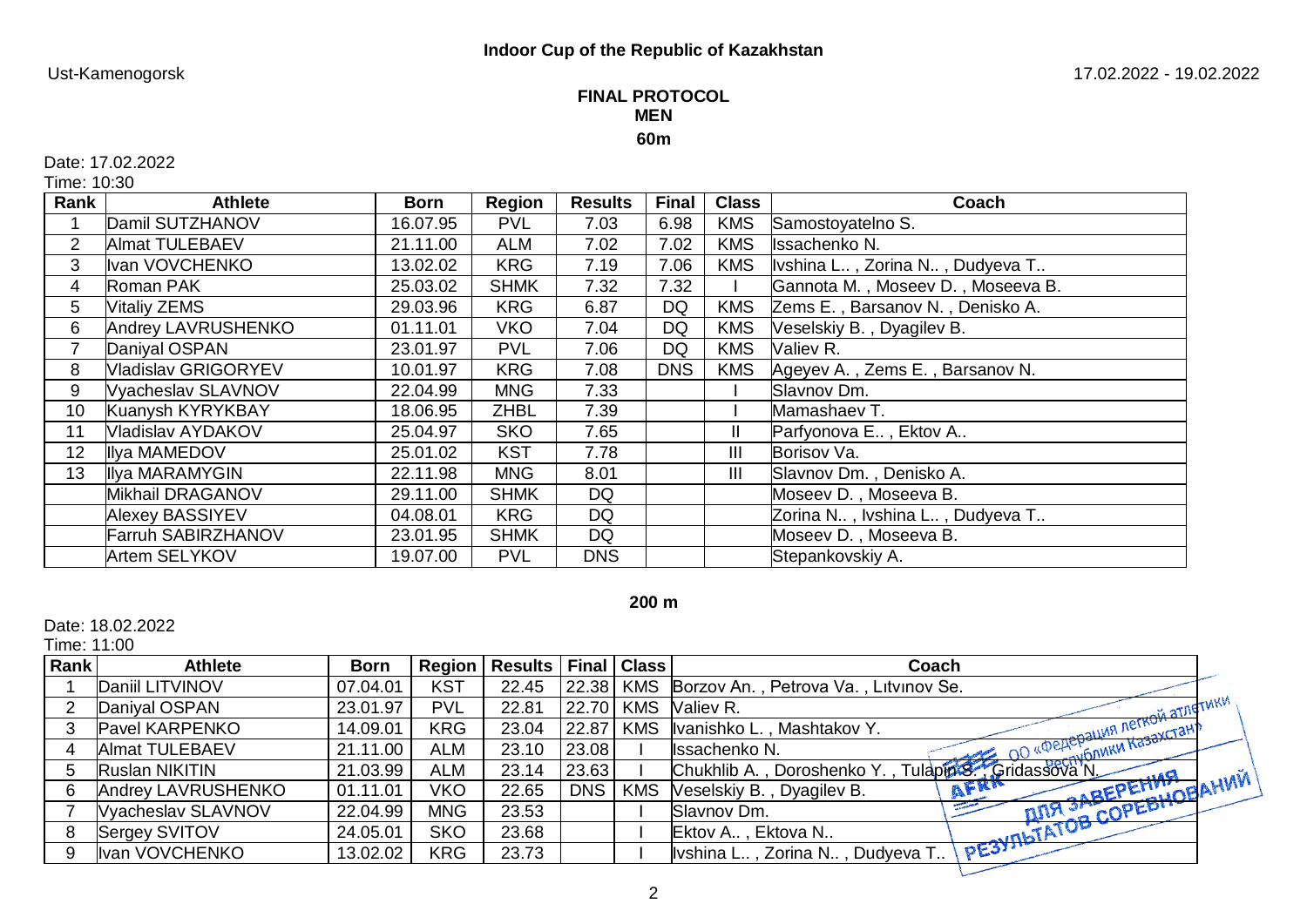# Ust-Kamenogorsk 17.02.2022 - 19.02.2022

#### **FINAL PROTOCOL**

| Rank | <b>Athlete</b>      | <b>Born</b> |             | Region   Results   Final   Class |  | Coach                           |
|------|---------------------|-------------|-------------|----------------------------------|--|---------------------------------|
| 10   | Viktor ZAKHAROV     | 09.06.00    | <b>VKO</b>  | 23.77                            |  | Veselskiy B.                    |
|      | Kuanysh KYRYKBAY    | 18.06.95    | <b>ZHBL</b> | 23.87                            |  | Mamashaev T.                    |
| 12   | Mikhail DRAGANOV    | 29.11.00    | <b>SHMK</b> | 23.95                            |  | Moseev D., Moseeva B.           |
| 13   | Sergei KREISMAN     | 23.02.02    | <b>KST</b>  | 24.28                            |  | Sunarbaeva Li.                  |
|      | Vladislav GRIGORYEV | 10.01.97    | <b>KRG</b>  | <b>DNS</b>                       |  | Ageyev A., Zems E., Barsanov N. |
|      | Ilya MARAMYGIN      | 22.11.98    | <b>MNG</b>  | <b>DNS</b>                       |  | Slavnov Dm., Denisko A.         |
|      | Damil SUTZHANOV     | 16.07.95    | <b>PVL</b>  | <b>DNS</b>                       |  | Samostoyatelno S.               |

**400m**

#### Date: 17.02.2022

Time: 11:30

| Rank | <b>Athlete</b>           | <b>Born</b> |             | Region   Results   Final   Class |             |           | Coach                                                 |
|------|--------------------------|-------------|-------------|----------------------------------|-------------|-----------|-------------------------------------------------------|
|      | Mikhail LITVIN           | 05.01.96    | <b>SKO</b>  | 47.42                            | 46.46       | <b>MS</b> | Okovantsev A., Okovantseva V.,                        |
|      | <b>Efim TARASOV</b>      | 08.01.02    | <b>VKO</b>  | 49.21                            | 48.03       | <b>MS</b> | Podkorytov A., Podkorytova T., Podkorytov E.          |
| 3    | Vyacheslav ZEMS          | 02.05.98    | <b>KRG</b>  | 49.57                            | 48.29       | MS        | Zems E., Barsanov N., Denisko A.                      |
|      | <b>EInor MUKHITDINOV</b> | 21.01.93    | <b>VKO</b>  | 49.23                            |             | 48.78 KMS | Bodritskaya S., Khizhnyakov I.                        |
| 5    | Nikita CHUPORSHNEV       | 09.07.01    | <b>KRG</b>  | 50.68                            |             |           | 49.93 KMS Ageyev An., Plotnikov Se., Denisko A.       |
| 6    | Daniil LITVINOV          | 07.04.01    | <b>KST</b>  | 50.13                            | $50.13$ KMS |           | Borzov An., Petrova Va., Litvinov Se.                 |
|      | Artem DOBROSMISLOV       | 05.05.00    | <b>PVL</b>  | 50.89                            |             |           | Stepankovskiy A.                                      |
| 8    | Abdulasis ABDUKAYUMOV    | 02.09.97    | <b>SHMK</b> | 50.92                            |             |           | Gimranov Y                                            |
| 9    | Sergey STEPANKOVSKIY     | 17.10.01    | <b>PVL</b>  | 51.31                            |             |           | Stepankovskiy A.                                      |
| 10   | Pavel KARPENKO           | 14.09.01    | <b>KRG</b>  | 52.05                            |             |           | Ivanishko L., Mashtakov Y.                            |
|      | Aleksander ASTAF"YEV     | 28.07.01    | <b>SKO</b>  | 52.20                            |             |           | Okovantsev A., Beisenov A.,                           |
| 12   | <b>Ruslan NIKITIN</b>    | 21.03.99    | ALM         | 52.34                            |             |           | Chukhlib A., Doroshenko Y., Tulapin S., Gridassova N. |
| 13   | <b>Anton LENSHIN</b>     | 25.04.02    | <b>ALM</b>  | 53.28                            |             |           | Tulapin S., Kossinov A., Kossinova A., Yuda Y.        |
| 14   | Sergei KREISMAN          | 23.02.02    | <b>KST</b>  | 53.74                            |             | Ш         | Sunarbaeva Li.                                        |
| 15   | <b>Ерлан СУЙЕУАLИЕВ</b>  | 04.04.94    | <b>AKT</b>  | 54.13                            |             | Ш         | Кустанов А.                                           |
| 16   | Rahat TABULOV            | 21.01.02    | <b>SKO</b>  | 54.23                            |             |           | Folenveyder S., Babich K                              |
|      |                          |             |             |                                  |             | 800m      | OO «Федерация легкой атлегики                         |

Date: 19.02.2022 Time: 10:25 **Rank Athlete Born Region Final Class Coach** 1 Abdulasis ABDUKAYUMOV 02.09.97 SHMK 1:54.16 KMS Gimranov Y.. 12.06.97 | KRG | 1:55.83 | KMS Plotnikov S., Beketov S.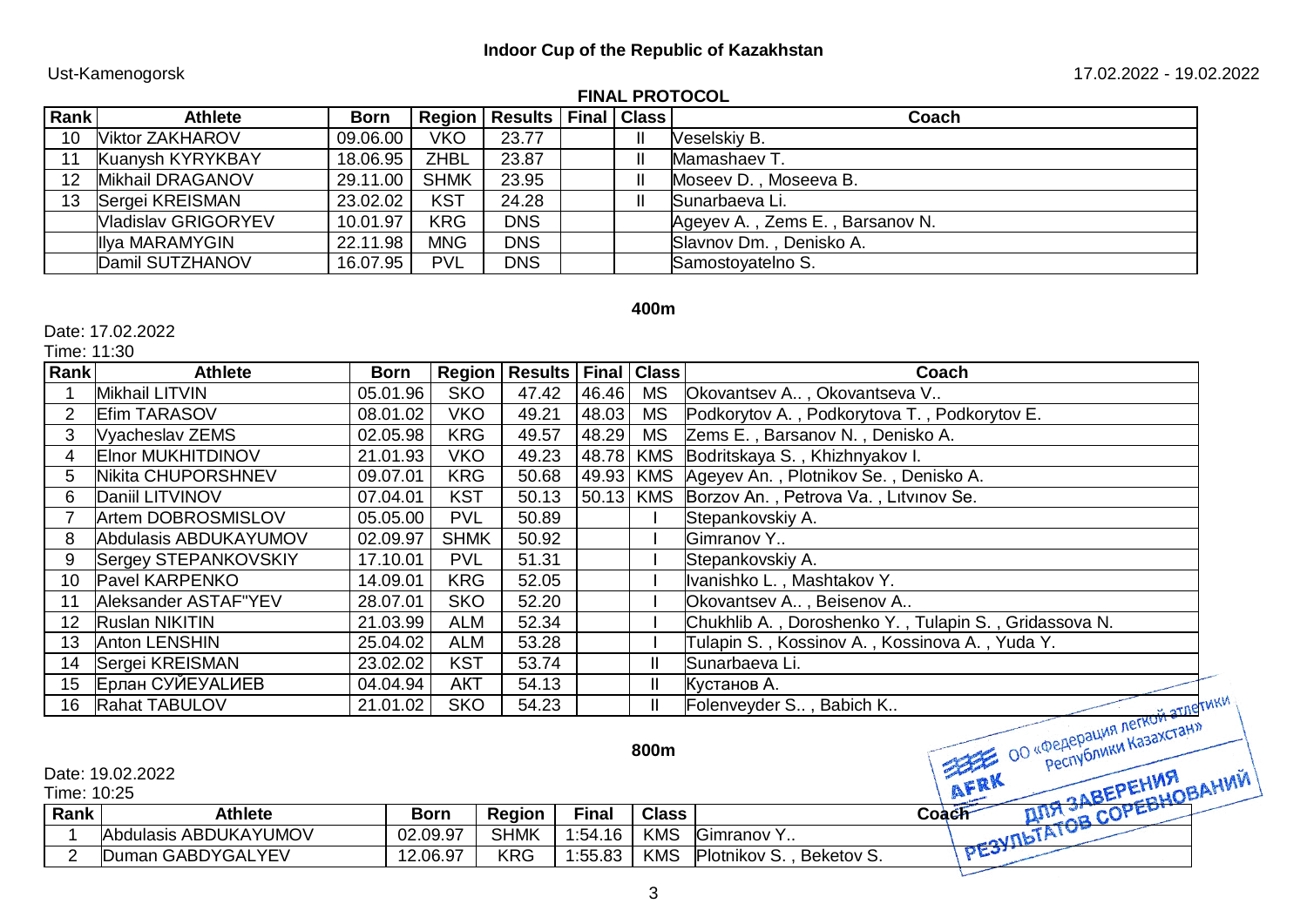# Ust-Kamenogorsk 17.02.2022 - 19.02.2022

# **FINAL PROTOCOL**

| Rank | <b>Athlete</b>       | <b>Born</b> | Region     | <b>Final</b> | <b>Class</b> | Coach                                          |
|------|----------------------|-------------|------------|--------------|--------------|------------------------------------------------|
|      | <b>Anton LENSHIN</b> | 25.04.02    | <b>ALM</b> | 1:56.85      | <b>KMS</b>   | Tulapin S., Kossinov A., Kossinova A., Yuda Y. |
|      | Igor KHRUNIN         | 28.06.02    | <b>VKO</b> | 1:57.13      | <b>KMS</b>   | Lushpay R.                                     |
|      | <b>Sergey SUKHOV</b> | 29.06.00    | <b>KRG</b> | 1:58.76      |              | Ivshina L, Zorina N                            |
| 6    | Vyacheslav CHUVYAKOV | 28.05.97    | <b>KST</b> | 2:00.05      |              | Klimov Ni., Ibraev To., BORISSOV VA.           |
|      | Dmitriy ZAVATSKIY    | 08.05.00    | <b>SKO</b> | 2:00.10      |              | Artyushenko T.                                 |
|      | Amir MAMYRBEKOV      | 30.12.99    | VKO        | 2:01.10      |              | Veselskiy B.                                   |
|      | Baurian REIMBAEV     | 14.04.01    | <b>MNG</b> | 2:01.88      |              | Martirossova B.                                |
| 10   | Aleksander ASTAF"YEV | 28.07.01    | <b>SKO</b> | 2:03.76      | Ш            | Okovantsev A., Beisenov A.,                    |
| 11   | <b>Rahat TABULOV</b> | 21.01.02    | <b>SKO</b> | 2:08.84      | II           | Folenveyder S., Babich K                       |

# **1500m**

# Date: 17.02.2022

# Time: 17:40

| Rank            | <b>Athlete</b>       | <b>Born</b> | Region     | <b>Final</b> | <b>Class</b>  | Coach                                        |
|-----------------|----------------------|-------------|------------|--------------|---------------|----------------------------------------------|
|                 | Vadim LEVCHENKOV     | 30.03.99    | <b>SKO</b> | 3:59.63      | <b>KMS</b>    | Artyushenko T.                               |
|                 | Shadrack KIMUTAI     | 28.12.99    | <b>VKO</b> | 3:59.64      | <b>KMS</b>    | Kenneth R.                                   |
| 3               | Vyacheslav CHUVYAKOV | 28.05.97    | <b>KST</b> | 4:02.17      |               | Klimov Ni., Ibraev To., BORISSOV VA.         |
| 4               | Rakymzhan KELMANOV   | 20.04.98    | <b>KZL</b> | 4:03.55      |               | Ketebaev M., Sarbasova R., Leptikov V.       |
| 5               | Sergey SUKHOV        | 29.06.00    | <b>KRG</b> | 4:08.66      |               | Ivshina L, Zorina N                          |
| 6               | Baurian REIMBAEV     | 14.04.01    | <b>MNG</b> | 4:08.72      |               | Martirossova B.                              |
|                 | Dmitrii SHEGLOV      | 11.12.99    | <b>PVL</b> | 4:13.30      | $\mathbf{I}$  | Butin S., Volchuga S.                        |
| 8               | Ислат AБЫLХAНҰLЫ     | 04.09.01    | <b>AKT</b> | 4:14.28      | $\mathbf{  }$ | Заболотная Н.                                |
| 9               | Zakhar ZAKHAROV      | 26.04.01    | <b>VKO</b> | 4:16.23      | $\mathbf{I}$  | Podkorytov A., Podkorytova T., Podkorytov E. |
| 10 <sup>°</sup> | Artem ALEXSENKO      | 03.07.98    | <b>PVL</b> | 4:32.53      | III           | Butin S., Volchuga S.                        |
| 11              | Kissa TUSUPAEV       | 16.07.01    | <b>PVL</b> | 4:35.47      | III           | Bondar V.                                    |
| 12 <sup>2</sup> | Руслан ОРЫНБАСАРОВ   | 22.07.94    | <b>AKT</b> | 4:37.99      | III           | Кустанов А.                                  |

|                     | Date: 19.02.2022   |             |            |              | 3000m        | .<br>OO «Федерация легкой атлетики                    |
|---------------------|--------------------|-------------|------------|--------------|--------------|-------------------------------------------------------|
| Time: 11:25<br>Rank | <b>Athlete</b>     | <b>Born</b> | Region     | <b>Final</b> | <b>Class</b> | Coach                                                 |
|                     | Rakymzhan KELMANOV | 20.04.98    | <b>KZL</b> | 8:53.38      |              | PESYΠЬТАТОВ СОРЕВНОВАЦИЯ<br>Ketebaev M., Sarbasova R. |
|                     | Nikita EVDOKIMOV   | 25.09.02    | VKO        | 9:07.86      | $\mathbf{I}$ | Lushpay R., Rodionov O.                               |
|                     | Dmitrii SHEGLOV    | 11.12.99    | <b>PVL</b> | 9:10.72      |              | Butin S., Volchuga S.                                 |
|                     | Ислат AБЫLХAН¥LЫ   | 04.09.01    | <b>AKT</b> | 9:12.26      |              | Заболотная Н.                                         |
|                     |                    |             |            |              |              |                                                       |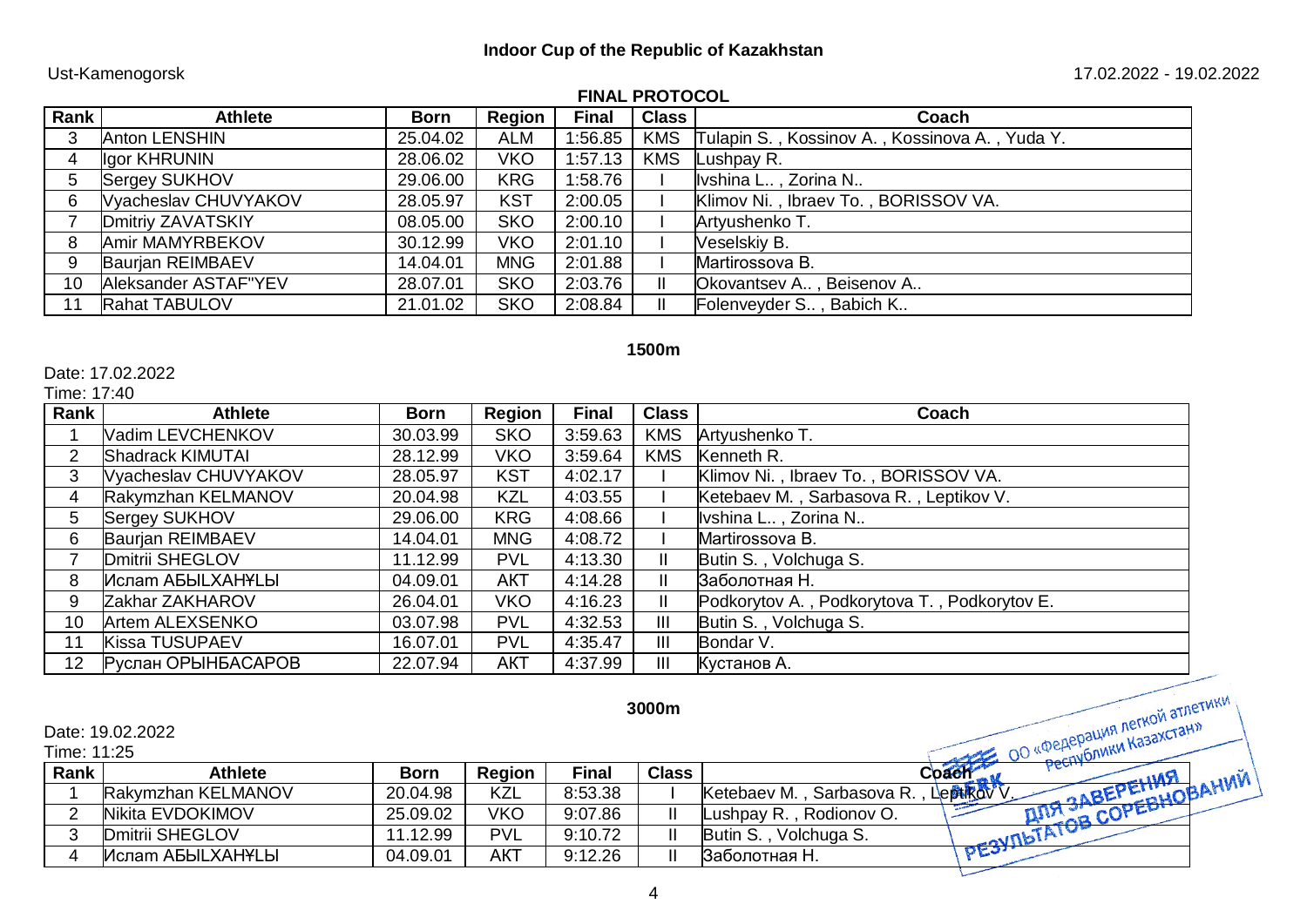# Ust-Kamenogorsk 17.02.2022 - 19.02.2022

| <b>FINAL PROTOCOL</b> |  |
|-----------------------|--|
|-----------------------|--|

| Rank | Athlete                | <b>Born</b> | <b>Region</b> | Final      | <b>Class</b> | Coach                                        |
|------|------------------------|-------------|---------------|------------|--------------|----------------------------------------------|
|      | <b>Zakhar ZAKHAROV</b> | 26.04.01    | VKO           | 9:29.53    |              | Fodkorytov A., Podkorytova T., Podkorytov E. |
|      | Artem ALEXSENKO        | 03.07.98    | <b>PVL</b>    | 9:56.84    | Ш            | Butin S., Volchuga S.                        |
|      | <b>Kissa TUSUPAEV</b>  | 16.07.01    | <b>PVL</b>    | 10:28.60   |              | Bondar V.                                    |
|      | Руслан ОРЫНБАСАРОВ     | 22.07.94    | <b>AKT</b>    | <b>DNS</b> |              | Кустанов А.                                  |

#### **4х200mR**

Date: 18.02.2022

Time: 19:15

| -<br>Rank | <b>Athlete</b>                                                                                                                           | Region         | Final      | <b>Class</b>   |
|-----------|------------------------------------------------------------------------------------------------------------------------------------------|----------------|------------|----------------|
|           | <b>VOVCHENKC</b><br>$\Lambda$ KARPFT<br><b>NASONOV</b><br>ENKO<br><b>ODIN</b><br><b>JTSOV</b><br>Vadin<br>Maksim<br>-lvar<br>Pavel<br>w. | $\sim$<br>ט חו | 711<br>TV. | $\mathbf{III}$ |

#### **60mH**

Date: 18.02.2022

Time: 18:40

| Rank | <b>Athlete</b>              | <b>Born</b> | <b>Region</b> | <b>Final</b> | <b>Class</b> | Coach                       |
|------|-----------------------------|-------------|---------------|--------------|--------------|-----------------------------|
|      | David YEFREMOV              | 15.01.99    | <b>KRG</b>    | 7.71         | <b>MSMK</b>  | Zems E., Barsanov N.        |
|      | <b>Vladislav KONDRATYEV</b> | 17.07.98    | <b>SHMK</b>   | 8.27         | <b>KMS</b>   | Shpakov G., Redko K         |
|      | Danila KORR                 | 15.06.00    | <b>KRG</b>    | 8.31         | <b>KMS</b>   | Plotnikov S., Barsanov N.   |
|      | <b>Vitaliy LITSENBERGER</b> | 18.07.94    | <b>VKO</b>    | 8.43         | <b>KMS</b>   | Buchatskaya T., Nazarova T. |
|      | Farkhad KYSTAUBAYEV         | 27.01.94    | <b>SKO</b>    | 8.78         |              | Ektov A                     |
| 6    | Konstantin NARMETOV         | 15.01.01    | <b>SHMK</b>   | 9.04         |              | Shpakov G., Redko K.,       |
|      | Evgeniy PROKUDIN            | 22.09.00    | <b>KRG</b>    | <b>DNS</b>   |              | Zems E., Barsanov N.        |

# **High Jump**

Date: 17.02.2022

Time: 17:40

| Rank | Athlete                       | Born        | Region     | Final | <b>Class</b> | Coach<br><b>TURY</b>                               |
|------|-------------------------------|-------------|------------|-------|--------------|----------------------------------------------------|
|      | <b>TOKTAGALIN</b><br>Akvizhan | 1.01<br>24. | VKO        | 2.00  | <b>KMS</b>   | Khlopotnova E.<br>Frolov M.<br>"Baitukanov A.      |
|      | <b>TIMOSHIN</b><br>Aleksandr  | 30.08.99    | <b>KRG</b> | .95   |              | Kuku<br>$\sim$ nally<br>Abulev I<br>Ka3aXClor<br>◡ |
|      |                               |             |            |       |              | <b>ARCTIVORMANY</b>                                |

| N <sub>2</sub> | <b>'hlete</b>       | .80 | 1.85 | .90 | 1.95 | 2.00       | $\overline{\mathbf{u}}$ | <b>Best Result</b> |
|----------------|---------------------|-----|------|-----|------|------------|-------------------------|--------------------|
|                | Aleksandr TIMOSHIN  |     |      |     |      | <b>XXX</b> |                         | w                  |
|                | Akylzhan TOKTAGALIN |     |      | XO  |      |            | <b>XXX</b>              | س ۔                |
|                |                     |     |      |     |      |            |                         |                    |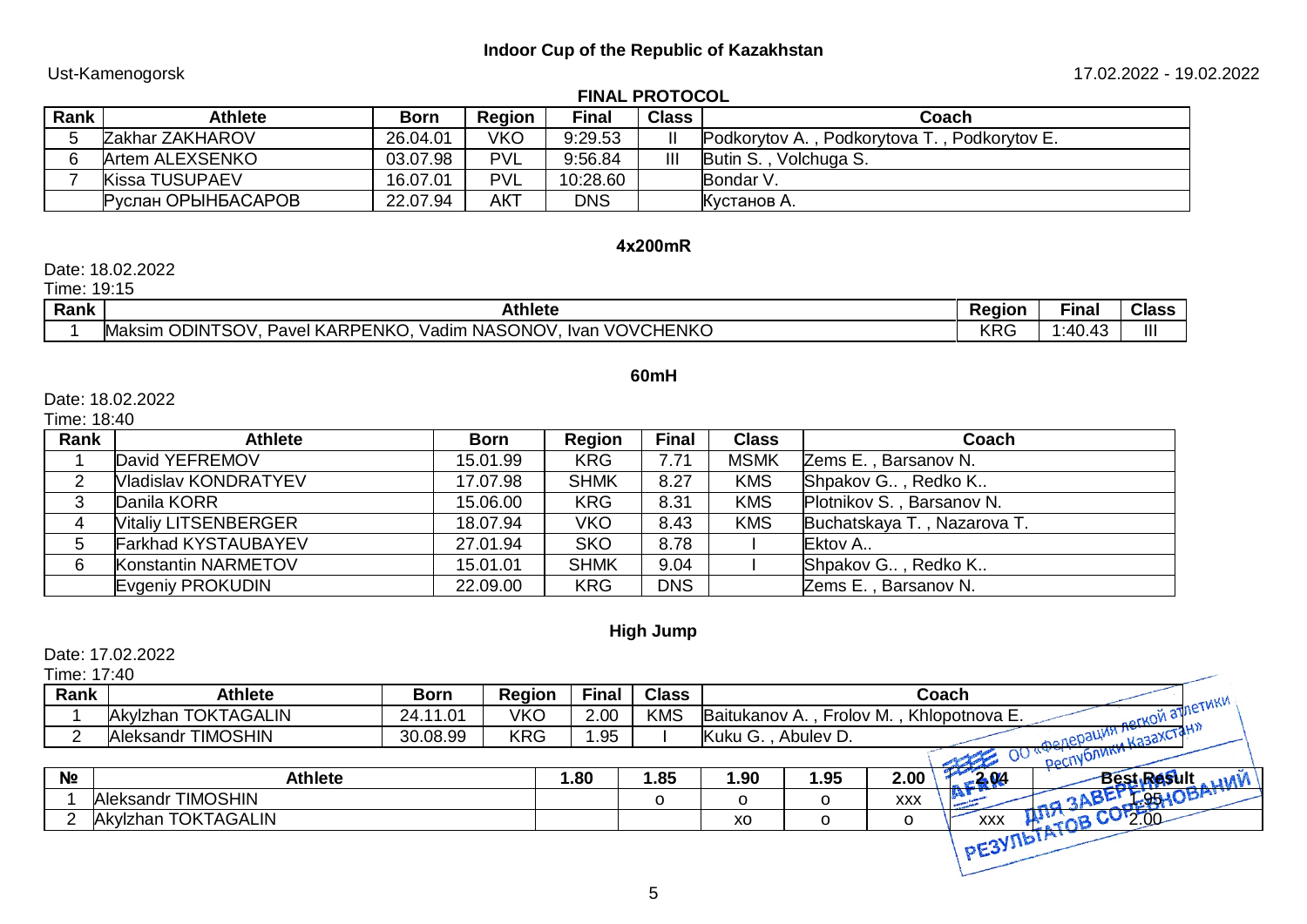# Ust-Kamenogorsk 17.02.2022 - 19.02.2022

# **FINAL PROTOCOL Pole Vault**

# Date: 17.02.2022

Time: 17:00

| Rank | <b>Athlete</b>                   | <b>Born</b> | <b>Region</b> | <b>Final</b> | <b>Class</b> | Coach                                                    |
|------|----------------------------------|-------------|---------------|--------------|--------------|----------------------------------------------------------|
|      | <b>TOVCHENIK</b><br><b>I</b> van | 19.07.99    | <b>ALM</b>    | 5.20         | <b>MS</b>    | Kulibaba<br>Lukasheva S.<br>Issachenko A                 |
|      | <b>GRIGORIEV</b><br>Sergey       | 24.06.92    | <b>ALM</b>    | <b>NM</b>    |              | Kulibaba<br>Lukasheva S.<br>Issachenko A.,<br>. <i>.</i> |

| N <sub>2</sub> | Athlete                         | 4.80       | 5.00 | 5.20               | 5.40       | <b>Result</b><br>3est |
|----------------|---------------------------------|------------|------|--------------------|------------|-----------------------|
|                | <b>GRIGORIEV</b><br>erae∨.      | <b>XXX</b> |      |                    |            | <b>NM</b>             |
|                | <b>TOVCHENIK</b><br><b>Ivar</b> |            |      | $\mathbf{v}$<br>χU | <b>XXX</b> | $-$ 00<br>ວ.∠ບ        |

# **Long Jump**

Date: 18.02.2022

| Rank           | <b>Athlete</b>             | <b>Born</b> | Region      | <b>Results</b> | <b>Class</b>  | Coach                                     |
|----------------|----------------------------|-------------|-------------|----------------|---------------|-------------------------------------------|
|                | <b>Rasul YSMATOV</b>       | 11.09.99    | ALM         | 7.12           |               | Pankratova C., Doroshenko E., Chukhlib A. |
|                | Daniil PETROV              | 17.08.02    | <b>KRG</b>  | 6.92           |               | Stolyarskaya A., Abulev D.                |
| 3 <sup>1</sup> | Petr MEDVEDEV              | 15.07.02    | ALM         | 6.86           |               | Doroshenko E., Pankratova C., Chukhlib A. |
| 4              | Roman ALEKSEEV             | 02.02.00    | <b>KST</b>  | 6.68           | Ш.            | Kaisarov Re., Klimov Ni.                  |
| 5              | Roman PAK                  | 25.03.02    | <b>SHMK</b> | 6.65           | Ш.            | Gannota M., Moseev D., Moseeva B.         |
| 6.             | <b>Ilyas KADYROV</b>       | 28.06.98    | VKO         | 6.59           | Ш.            | Buchatskiy V., Khlopotnova E.             |
|                | <b>Alexey BASSIYEV</b>     | 04.08.01    | <b>KRG</b>  | 6.42           | $\mathbf{II}$ | Zorina N, Ivshina L, Dudyeva T            |
| 8              | Konstantin NARMETOV        | 15.01.01    | <b>SHMK</b> | 6.42           | $\mathbf{II}$ | Shpakov G., Redko K                       |
| 9              | <b>Farruh SABIRZHANOV</b>  | 23.01.95    | <b>SHMK</b> | 6.34           | $\mathbf{II}$ | Moseev D., Moseeva B.                     |
| 10             | <b>Farkhad KYSTAUBAYEV</b> | 27.01.94    | <b>SKO</b>  | 6.21           | Ш.            | Ektov A                                   |
| 11             | Ilya MAMEDOV               | 25.01.02    | <b>KST</b>  | 5.92           | III           | Borisov Va.                               |
|                | Nikita OSINSKII            | 24.02.02    | <b>PVL</b>  | <b>NM</b>      |               | Stepankovskiy A.                          |

| N <sub>2</sub> | <b>Athlete</b>             |           | <b>Results</b> |             | Final | 'Best             |         |
|----------------|----------------------------|-----------|----------------|-------------|-------|-------------------|---------|
|                |                            |           |                |             |       |                   | ∤Resůlt |
|                | <b>Farkhad KYSTAUBAYEV</b> | 6.21      | $\lambda$      |             |       | <b>ENVIONAKIA</b> | 6.21    |
|                | Farruh SABIRZHANOV         | 6.34      | $\Lambda$      |             | sern  | $-111$            | 6.34    |
|                | <b>Ilvas KADYROV</b>       | 6.36      | 6.21           | <b>GASO</b> | 6.59  |                   | 6.59    |
|                | Rasul YSMATOV              | $\Lambda$ | 7.02           |             |       | .UJ               | 1 . I 4 |
|                | Roman ALEKSEEV             | v<br>⌒    | 6.68           | N           |       |                   | 6.68    |
| ଳ              | Konstantin NARMETOV        | 6.16      | 6.42           | 5.92        |       | 4.79              | 6.42    |
|                |                            |           |                |             |       |                   |         |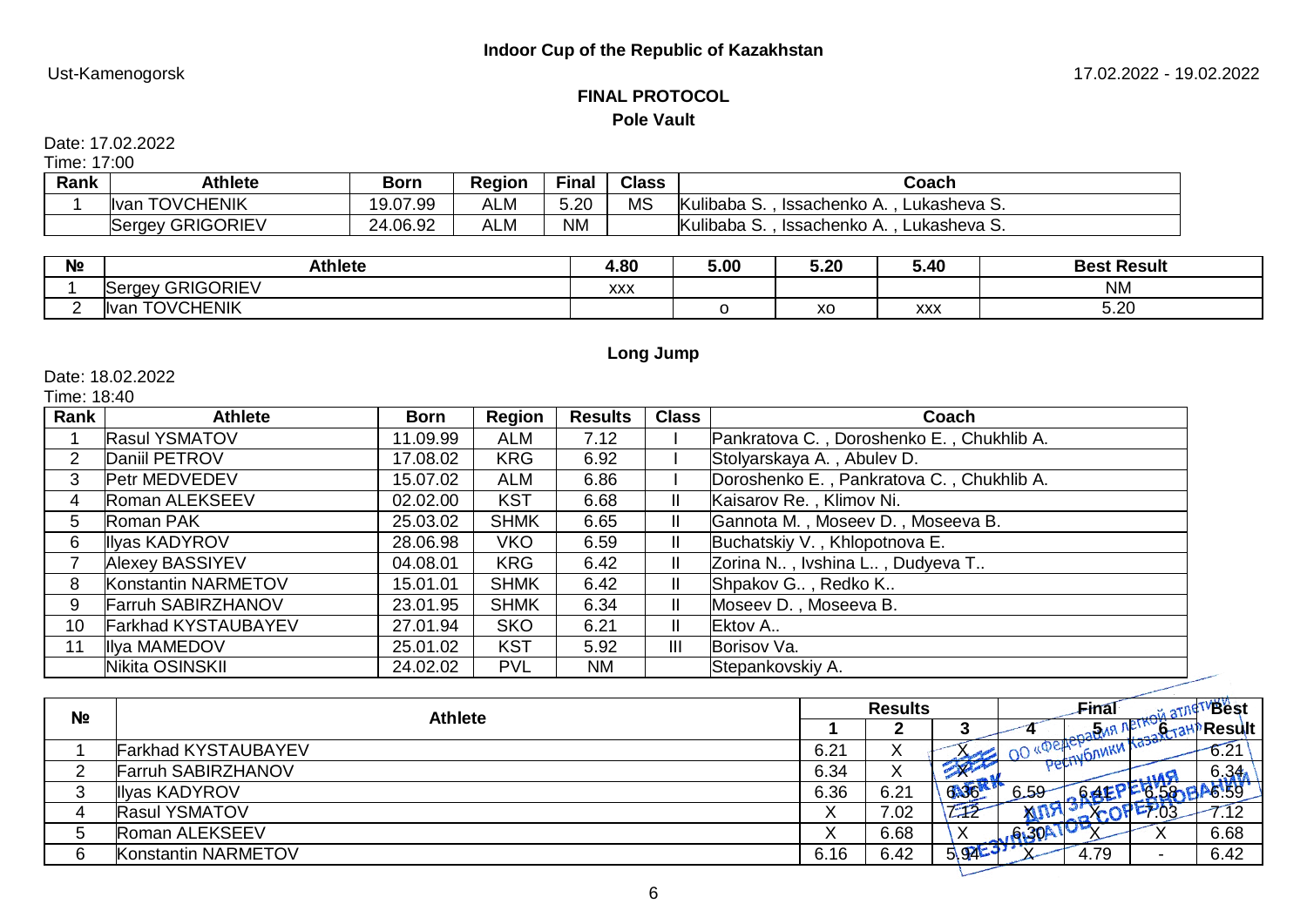# Ust-Kamenogorsk 17.02.2022 - 19.02.2022

# **FINAL PROTOCOL**

| N <sub>2</sub> | <b>Athlete</b>         |           | <b>Results</b>    |                           | <b>Final</b>   |      |           | <b>Best</b> |
|----------------|------------------------|-----------|-------------------|---------------------------|----------------|------|-----------|-------------|
|                |                        |           |                   |                           |                |      | 6         | Result      |
|                | <b>Alexey BASSIYEV</b> | 6.36      | v<br>$\sim$       | 6.42                      | v<br>$\Lambda$ | 5.97 | $\Lambda$ | 6.42        |
| 8              | Ilya MAMEDOV           | 5.92      | 5.32              | $\sqrt{}$<br>$\lambda$    |                |      |           | 5.92        |
| 9              | Nikita OSINSKII        | $\Lambda$ | $\checkmark$<br>^ | $\checkmark$<br>$\lambda$ |                |      |           | <b>NM</b>   |
| 10             | Roman PAK              | 6.47      | 6.54              | 6.51                      | 6.55           | 6.65 | 6.65      | 6.65        |
| 14             | <b>Petr MEDVEDEV</b>   | ∧         | 6.65              | $\sim$                    | $\Lambda$      | ⌒    | 6.86      | 6.86        |
| 12             | Daniil PETROV          | ∧         | 6.61              |                           | 6.79           |      | 6.92      | 6.92        |

# **Triple Jump**

# Date: 19.02.2022

#### Time: 11:20

| Rank | Athlete                 | <b>Born</b> | Region     | <b>Results</b> | <b>Class</b> | Coach                                     |
|------|-------------------------|-------------|------------|----------------|--------------|-------------------------------------------|
|      | <b>Yevgeniy KISELEV</b> | 27.01.99    | <b>SKO</b> | 15.58          | <b>KMS</b>   | Ektov A., Ektova N.,                      |
|      | <b>Petr MEDVEDEV</b>    | 15.07.02    | ALM        | 14.85          |              | Doroshenko E., Pankratova C., Chukhlib A. |
|      | Daniil PETROV           | 17.08.02    | <b>KRG</b> | 14.10          |              | Stolyarskaya A., Abuley D.                |
|      | Andrey NAGORNOV         | 15.06.99    | <b>KRG</b> | 13.87          |              | llvanova E.                               |

| N <sub>2</sub> | <b>Athlete</b>          |                           | <b>Results</b> |           | <b>Final</b> |           |                        | <b>Best</b>   |
|----------------|-------------------------|---------------------------|----------------|-----------|--------------|-----------|------------------------|---------------|
|                |                         |                           | -              |           |              |           | 6                      | <b>Result</b> |
|                | <b>Yevgeniy KISELEV</b> | $\Lambda$                 | 15.41          | $\lambda$ | 14.10        | 15.58     | $\sqrt{}$<br>$\lambda$ | 15.58         |
| <u>_</u>       | Andrey NAGORNOV         | $\Lambda$                 | 13.87          | $\lambda$ | $\lambda$    | $\lambda$ | 丷<br>$\lambda$         | 13.87         |
| ◠<br>ັ         | Petr MEDVEDEV           | 14.39                     | $\Lambda$      | 14.08     | ↗            | $\lambda$ | 14.85                  | 14.85         |
|                | Daniil PETROV           | $\checkmark$<br>$\lambda$ | 13.99          | 13.93     | 14.06        | $\lambda$ | 14.10                  | 14.10         |

# **Shot Put**

#### Date: 17.02.2022  $1 - 20$

| Time: 17:00 |                      |             |               |                |              |                                                     |
|-------------|----------------------|-------------|---------------|----------------|--------------|-----------------------------------------------------|
| Rank        | <b>Athlete</b>       | <b>Born</b> | <b>Region</b> | <b>Results</b> | <b>Class</b> | ной атлетики<br>Coach                               |
|             | Daniil PLOTNIKOV     | 14.02.01    | <b>KRG</b>    | 15.35          | <b>KMS</b>   | <b>PARALLYAR RETHURY</b><br>Gavrilova L., Ageyev A. |
|             | Sergey ASTAPENKOV    | 12.04.02    | <b>SKO</b>    | 13.65          |              | ОО «Федерация и Казахста»<br>Kondrat'vev O          |
|             | <b>Alexandr BUT</b>  | 16.05.87    | <b>PVL</b>    | 12.34          |              | <b>COMPANY</b><br>samostovatelno s.                 |
|             | Vyacheslav SEMENCHUK | 31.12.00    | <b>PVL</b>    | 12.12          |              | COPEBHOBAHIAM<br>Samostovatelno S.                  |
|             | Tokhtar MYRZAGAZIEV  | 28.08.04    | <b>KZL</b>    | 11.52          | Ш            | Leptikov V. , Leptikova N.<br><b>Eesovaya</b>       |
| ĥ           | Farkhad KYSTAUBAYEV  | 27.01.94    | <b>SKO</b>    | 11.02          | Ш            | Ektov A<br>PESYMb                                   |
|             | Andrey NABOKOV       | 05.01.88    | <b>ALM</b>    | <b>DNS</b>     |              | Ponamareva E.                                       |

 $\sqrt{2}$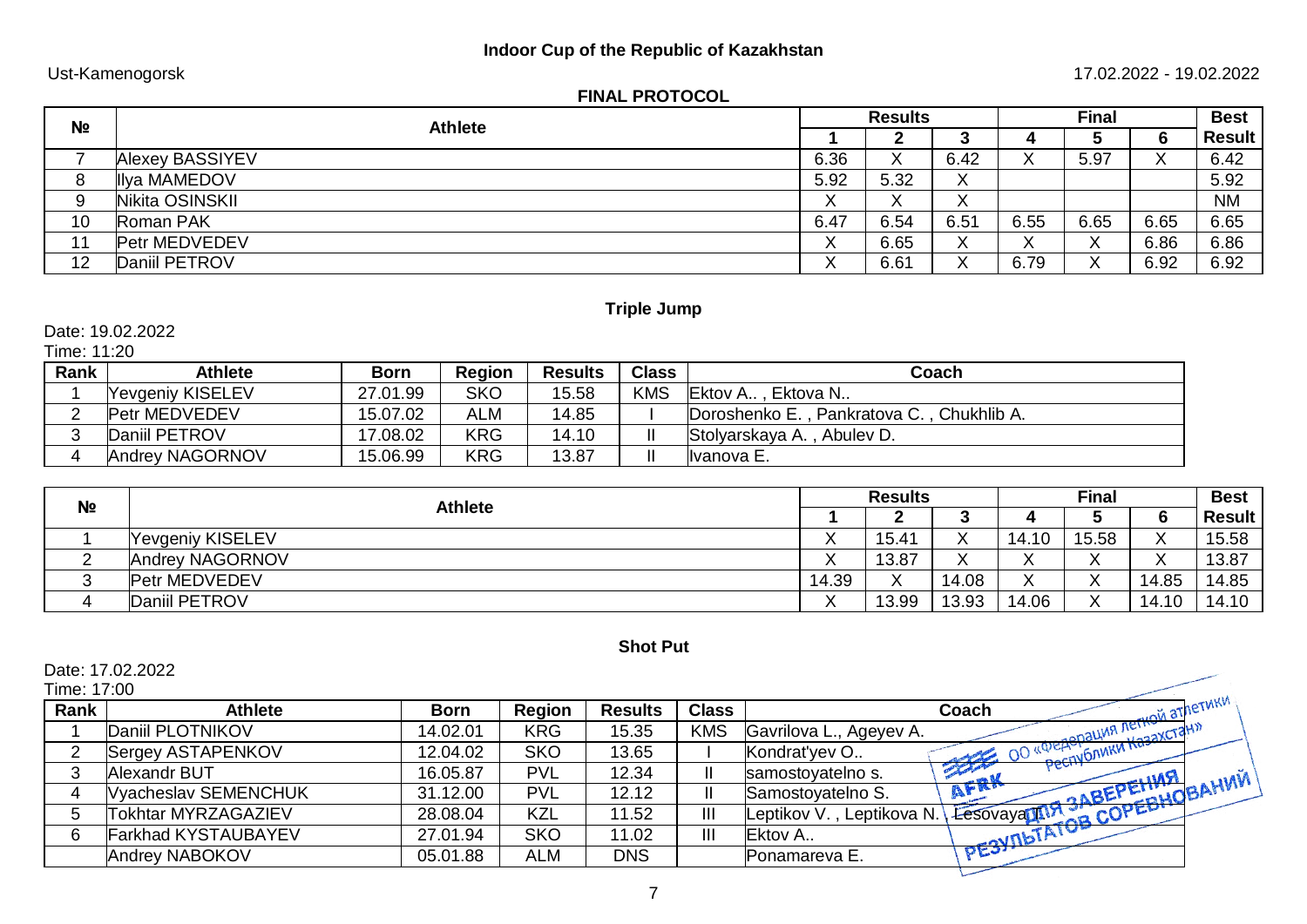# Ust-Kamenogorsk 17.02.2022 - 19.02.2022

# **FINAL PROTOCOL**

| N <sub>2</sub> | <b>Athlete</b>             |       | <b>Results</b> |       | <b>Final</b>              |       |       | <b>Best</b>   |
|----------------|----------------------------|-------|----------------|-------|---------------------------|-------|-------|---------------|
|                |                            |       |                |       |                           | ა     | 6     | <b>Result</b> |
|                | Alexandr BUT               | ∧     | .00            | 12.07 | 12.34                     | 12.13 | ∧     | 12.34         |
| ◠              | Andrey NABOKOV             |       |                |       |                           |       |       | <b>DNS</b>    |
| ◠<br>J         | <b>Farkhad KYSTAUBAYEV</b> | 10.24 | 10.55          | 10.99 | X                         | 11.02 |       | 11.02         |
| 4              | Vyacheslav SEMENCHUK       | 11.79 | 11.40          | 12.12 | 1.36                      | 11.41 | 1.51  | 12.12         |
| 5              | Daniil PLOTNIKOV           | 14.58 | 15.35          | X     | 14.95                     | 14.82 | X     | 15.35         |
| 6              | Sergey ASTAPENKOV          | 13.20 | v<br>∧         | 13.43 | X                         | 13.34 | 13.65 | 13.65         |
|                | <b>Tokhtar MYRZAGAZIEV</b> | 11.39 | .52<br>11      | 11.07 | $\checkmark$<br>$\lambda$ | X     | 1.31  | 11.52         |

**AFRICO «DEAEPALIVIA AETKON ATALEMENT DO «DEAEPALIVIA AETKON ATALEMENT DEAFTAIREMENT DEAFTAIREMENT DEAFTAIREMENT DEAFTAIREMENT DEAFTAIREMENT DEAFTAIREMENT DEAFTAIREMENT DEAFTAIREMENT DEAFTAIREMENT DEAFTAIREMENT DEAFTAIREME ДЕРИ ДЛЯ ЗАВЕРЕНИЯ**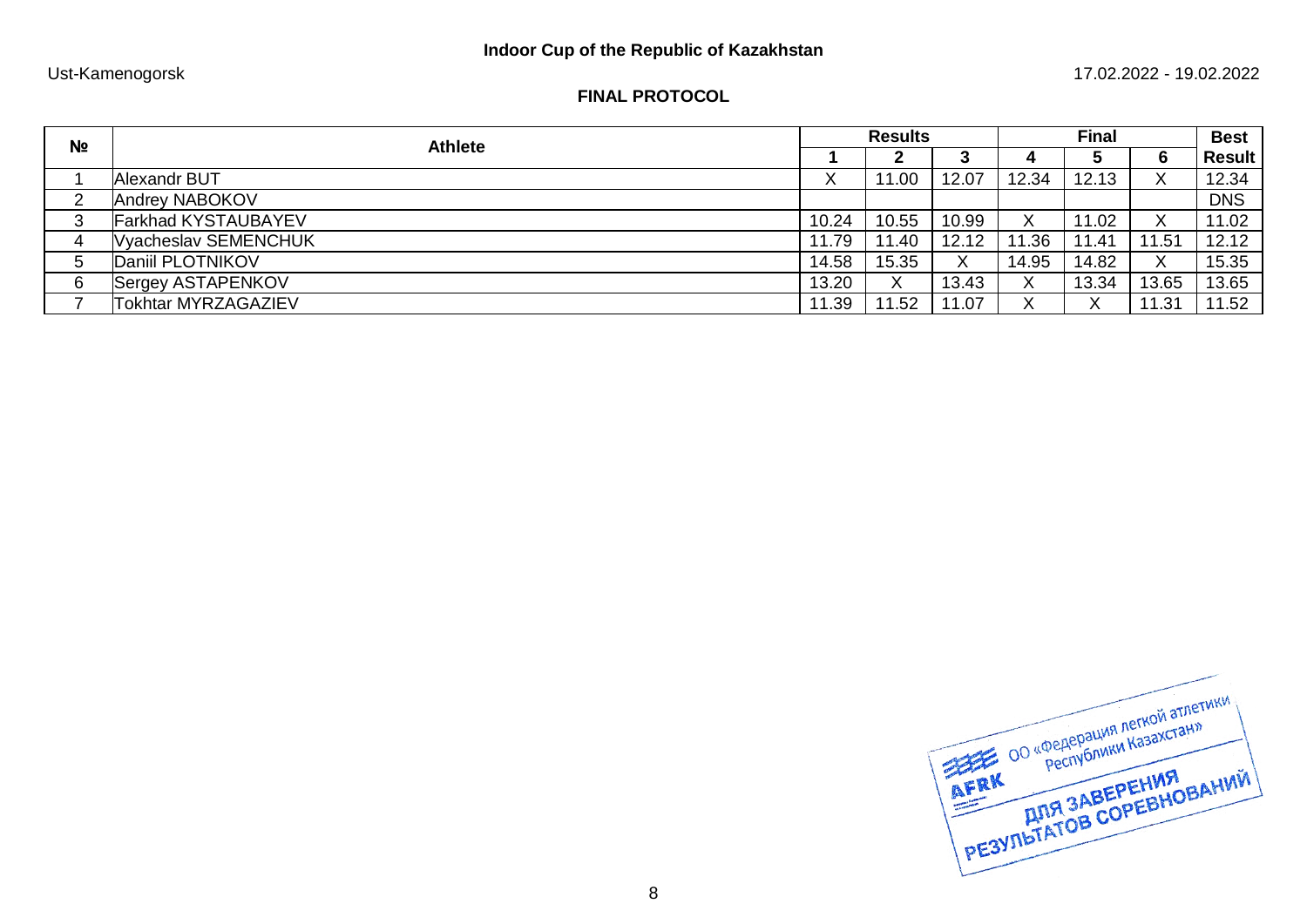## **FINAL PROTOCOL Women 60m**

Date: 17.02.2022

| Time: 17:00 |  |
|-------------|--|
|-------------|--|

| Rank | <b>Athlete</b>       | <b>Born</b> | Region   Final   Class |       |            | Coach                                                        |
|------|----------------------|-------------|------------------------|-------|------------|--------------------------------------------------------------|
|      | Olga SAFRONOVA       | 05.11.91    | <b>PVL</b>             | 7.38  | <b>MS</b>  | Denisko A.                                                   |
|      | Arina MISHEEVA       | 02.01.02    | <b>MNG</b>             | 7.70  |            | KMS Martirossova B., Bodritskaya C.                          |
|      | Anastasiya TRIFONOVA | 14.09.01    | <b>ALM</b>             | 7.76  |            | KMS Chukhlib A., Doroshenko Y., Pankratova K., Gridassova N. |
|      | Anna DUBINA          | 11.09.00    | <b>PVL</b>             | 7.93  | <b>KMS</b> | Alexeev V.                                                   |
|      | Yuliya SUTZHANOVA    | 27.12.96    | <b>PVL</b>             | 8.17  |            | Samostovatelno S.                                            |
|      | Yana SIBIRYAKOVA     | 15.09.87    | <b>ZHBL</b>            | 10.21 |            | Mamashaev T.                                                 |

# **200 m**

Date: 18.02.2022

Time: 17:00

| <b>Rank</b> | <b>Athlete</b>              | <b>Born</b> | Region   Final   Class |       | <b>Coach</b>                                                           |
|-------------|-----------------------------|-------------|------------------------|-------|------------------------------------------------------------------------|
|             | Anastasiya TRIFONOVA        | 14.09.01    | ALM                    |       | 25.16   KMS   Chukhlib A., Doroshenko Y., Pankratova K., Gridassova N. |
|             | Arina MISHEEVA              | 02.01.02    | <b>MNG</b>             |       | 25.24   KMS   Martirossova B., Bodritskaya C.                          |
|             | Kristina KORYAGINA          | 28.10.99    | <b>KRG</b>             |       | 25.57   KMS   Senkin A.                                                |
|             | Aiym KAISANOVA              | 19.03.02    | <b>VKO</b>             |       | [26.00] KMS Tsirikov S., Tsirikova N.                                  |
|             | <b>Ekaterina KUZNETSOVA</b> | 20.09.01    | <b>KST</b>             | 27.54 | Borzov An., PAVLINA I.                                                 |

#### **400m**

Date: 17.02.2022

Time: 18:00

| Rank        | <b>Athlete</b>     | <b>Born</b> | Region | <b>Final</b> | <b>Class</b> | Coach                                                                            |  |
|-------------|--------------------|-------------|--------|--------------|--------------|----------------------------------------------------------------------------------|--|
|             | Adelina AKHMETOVA  | 25.12.98    | KRG    | 56.85        | <b>KMS</b>   | Denisko A.<br>Mashtakov Y                                                        |  |
| ◠           | Aiym KAISANOVA     | 19.03.02    | VKO    | 58.36        |              | Tsirikov S., Tsirikova N.                                                        |  |
|             | Yelizaveta VOLKOVA | 07.07.02    | ALM    | 1:01.94      | $\mathbf{I}$ | <b>MANNTSRTP NONTAIN</b><br>Pankratova K., Sokirko V., Chukhlib A., Doroshenki Y |  |
|             |                    |             |        |              |              | OO «Федерация лении<br>Республики Казахстан»<br>800m                             |  |
| Time: 10:00 | Date: 19.02.2022   |             |        |              |              | OPEBHOBAHIMM<br><b>AFRY</b><br>and 3ABEPEHW.                                     |  |

| Rank | Athlete           | Born     | Region     | Fina.                                   | <b>Class</b> |                                               | <b>SOFTA</b><br>Coaċh |
|------|-------------------|----------|------------|-----------------------------------------|--------------|-----------------------------------------------|-----------------------|
|      | Ekaterina GRITSAI | 03.01.00 | <b>KST</b> | 0.11<br>$\sim$ . $\sim$<br>. <u>. .</u> | <b>KMS</b>   | <b>SAVGUROV</b><br>$'$ AL.<br>Ibraev<br>' IO. |                       |
| -    | Neroznak TATYANA  | 01.01.89 | <b>KST</b> | 0.19E<br>5. ا ب                         | <b>KMS</b>   | <b>IBRAEVT</b>                                |                       |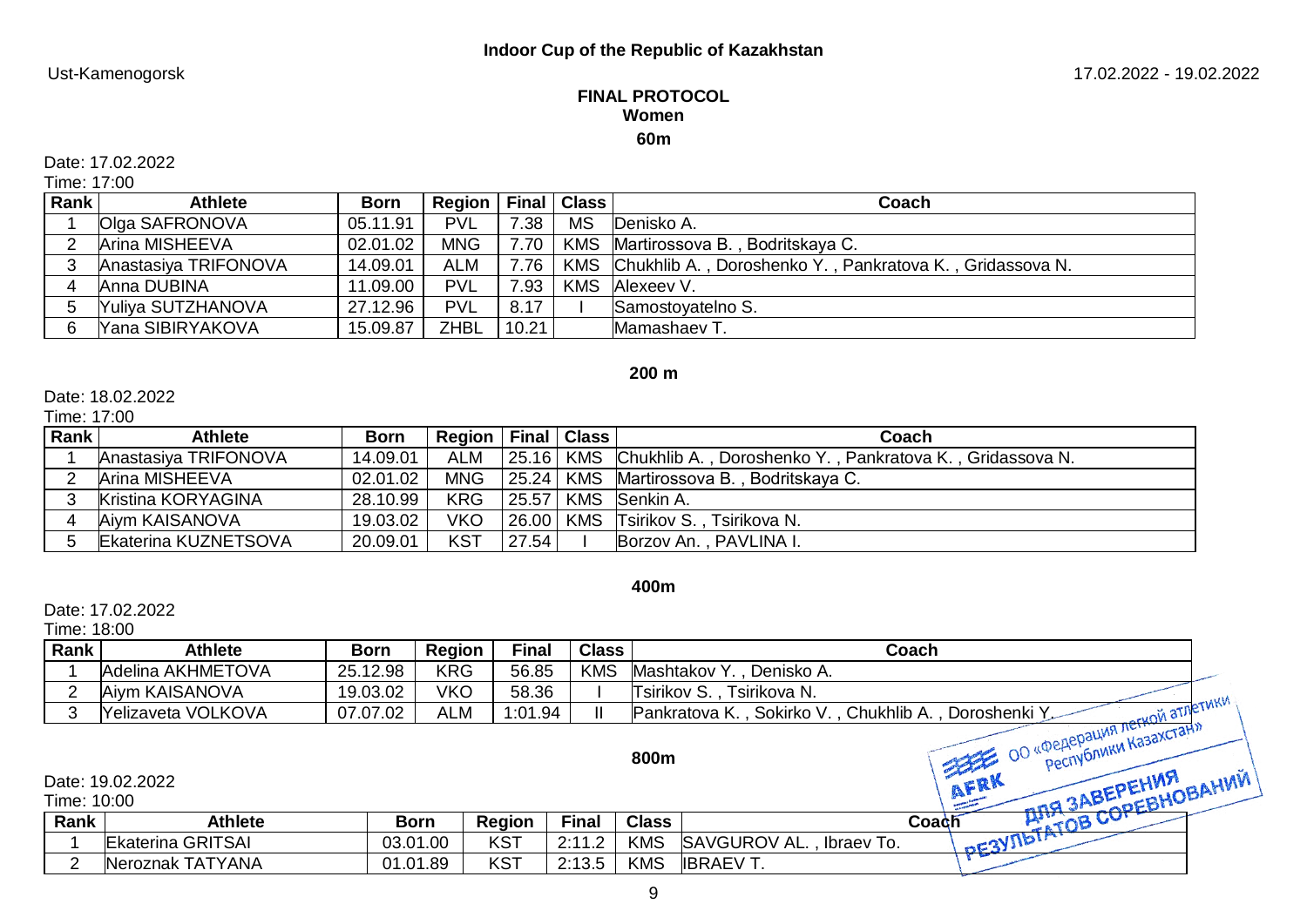# Ust-Kamenogorsk 17.02.2022 - 19.02.2022

|      |                    |             |               |              | <b>FINAL PROTOCOL</b> |                                              |
|------|--------------------|-------------|---------------|--------------|-----------------------|----------------------------------------------|
| Rank | Athlete            | <b>Born</b> | <b>Region</b> | <b>Final</b> | <b>Class</b>          | Coach                                        |
|      | Viktoriya SENKINA  | 20.03.95    | <b>KRG</b>    | 2:17.1       |                       | Senkin A.                                    |
|      | Natalya ULBRIKHT   | 08.04.00    | <b>KRG</b>    | 2:19.6       |                       | Ageyev An., Ageyeva T.                       |
|      | Regina MITROFANOVA | 18.08.01    | VKO           | 2:22.2       |                       | Podkorytov A., Podkorytova T., Podkorytov E. |

# **1500m**

## Date: 17.02.2022

#### Time: 17:20

| Rank | Athlete                  | <b>Born</b> | <b>Region</b> | <b>Final</b> | <b>Class</b> | Coach                                                       |
|------|--------------------------|-------------|---------------|--------------|--------------|-------------------------------------------------------------|
|      | Caroline KIPKIRUI        | 26.05.94    | VKO           | 4:22.42      | <b>KMS</b>   | Kenneth R.                                                  |
|      | <b>Ekaterina GRITSAI</b> | 03.01.00    | <b>KST</b>    | 4:43.34      |              | SAVGUROV AL., Ibraev To.                                    |
|      | Regina MITROFANOVA       | 18.08.01    | VKO           | 4:55.17      |              | Podkorytova T.,<br>Podkorytov E.<br><b>Podkorytov A., I</b> |

#### **3000m**

#### Date: 19.02.2022

Time: 10:55

| Rank | <b>Athlete</b>           | Born     | Reaion | --<br>Final | <b>Class</b> | Coach      |
|------|--------------------------|----------|--------|-------------|--------------|------------|
|      | <b>JERUTO</b><br>Norah   | 02.10.95 | VKO    | 9:00.03 NIR | <b>MSMK</b>  | Kenneth R. |
|      | <b>JEPKEMEI</b><br>Daisy | 13.02.98 | VKO    | 9:01.83     | <b>MSMK</b>  | Kenneth R. |

#### **60mH**

### Date: 18.02.2022

Time: 18:20

| Rank | <b>Athlete</b>       | <b>Born</b> | <b>Region</b> | <b>Final</b> | <b>Class</b> | Coach                                                       |                 |
|------|----------------------|-------------|---------------|--------------|--------------|-------------------------------------------------------------|-----------------|
|      | Yuliia BASHMANOVA    | 04.03.95    | <b>UKR</b>    | 8.62         | <b>KMS</b>   | Bodritskaya s.                                              |                 |
|      | Anna DUBINA          | 11.09.00    | <b>PVL</b>    | 8.71         | <b>KMS</b>   | Alexeev V.                                                  |                 |
|      | Anel SHULAKOVA       | 21.08.99    | <b>KRG</b>    | 8.89         | <b>KMS</b>   | Mashtakov Y., Barsanov N.                                   |                 |
|      | Diana GEINTS         | 14.11.99    | <b>PVL</b>    | 9.04         | <b>KMS</b>   | Stepankovskiy A.                                            |                 |
|      | Mariya OLKHOVIK      | 06.07.00    | <b>KRG</b>    | 9.35         |              | - Depepaunt nerkon drnernking<br>Kazanina S., Uleva I.      |                 |
|      | Sabira MUSSINA       | 08.04.02    | <b>MNG</b>    | 9.48         |              | Martirossova B., nazarova T                                 |                 |
|      | Margarita BOGOMOLOVA | 05.01.01    | <b>VKO</b>    | <b>DNF</b>   |              | <b>PECTIVONNKW</b><br>Paryginal OD "perin<br>Dyagilev B., I |                 |
|      | Nadezhda BOGDANOVA   | 24.04.94    | <b>MNG</b>    | <b>DNS</b>   |              | Slavnov Dm. , Nazarova <b>T</b><br>FOEHWY                   | <b>ORAHIAIA</b> |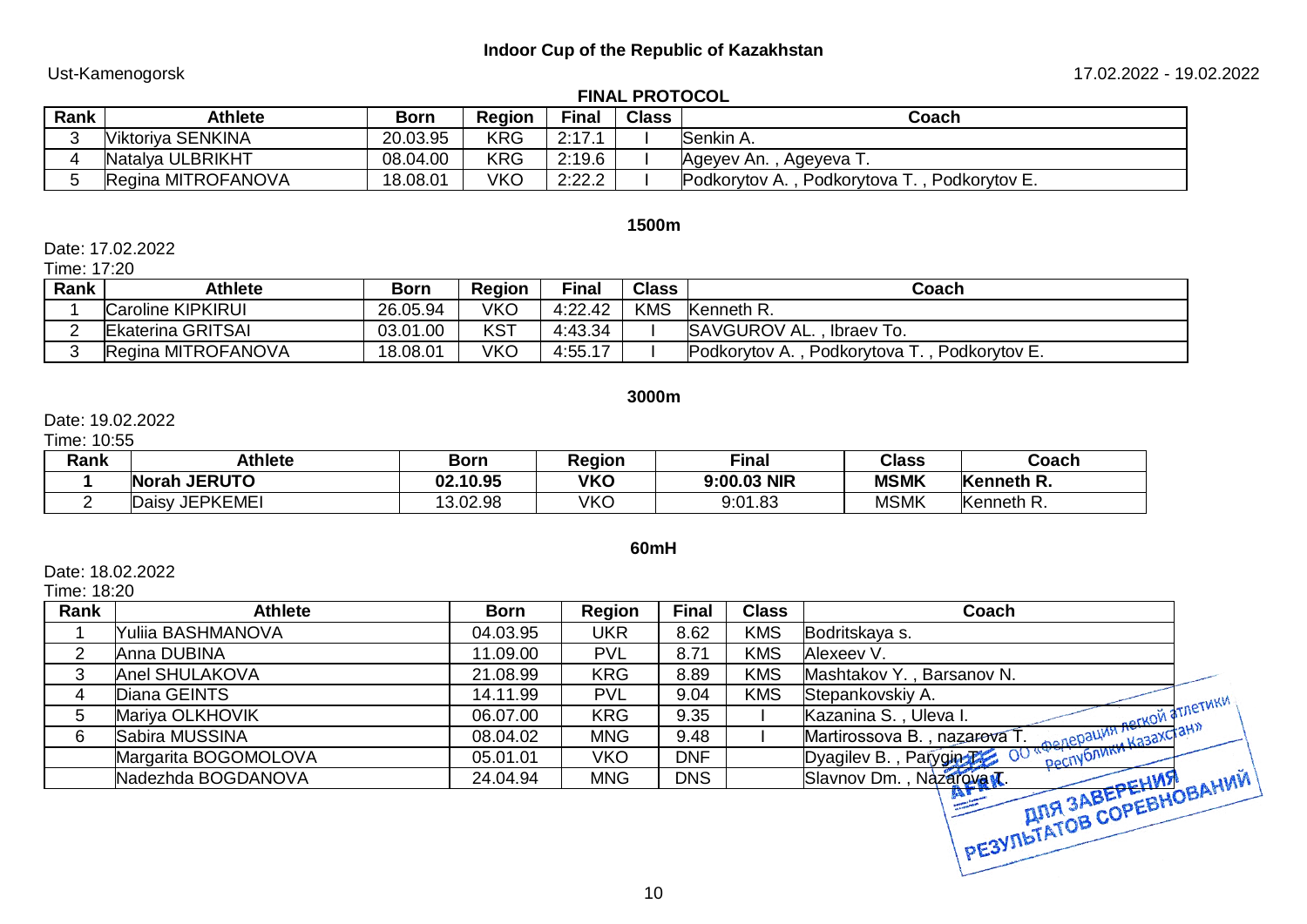# **FINAL PROTOCOL High Jump**

Date: 18.02.2022

Time: 17:00

| Rank | <b>Athlete</b>            | <b>Born</b> | <b>Region</b> | <b>Final</b> | <b>Class</b> | Coach                                   |
|------|---------------------------|-------------|---------------|--------------|--------------|-----------------------------------------|
|      | Kristina OVCHINNIKOVA     | 21.03.01    | ALM           | .92          | <b>MSMK</b>  | Loshkarev M., Loshkareva I., Dzolba O.  |
|      | Nadezhda DUBOVITSKAYA     | 12.03.98    | VKO           | .88          | <b>MS</b>    | Frolov M., Vesselskiy B, Khizhnyakov I. |
|      | <b>Elizaveta MATVEEVA</b> | 09.12.01    | VKO           | .80          | <b>MS</b>    | Peshko L., Frolov M.                    |
|      | Diana GEINTS              | 14.11.99    | <b>PVL</b>    | .75          | <b>KMS</b>   | Stepankovskiy A.                        |
|      | Aierke MAZHI              | 11.04.02    | <b>PVL</b>    | <b>DNS</b>   |              | Stepankovskiy A., Valiyev R.            |

| N <sub>2</sub> | <b>Athlete</b>        | .60 | .65    | .70                      | .75 | .80 | . .84      | . 88 | 1.92       | 1.97       | <b>Best Result</b> |
|----------------|-----------------------|-----|--------|--------------------------|-----|-----|------------|------|------------|------------|--------------------|
|                | Nadezhda DUBOVITSKAYA | -   | -      | $\overline{\phantom{0}}$ |     |     |            |      | <b>XXX</b> |            | 1.88               |
|                | Diana GEINTS          |     |        |                          |     | XXX |            |      |            |            | 1.75               |
|                | Kristina OVCHINNIKOVA | -   | $\sim$ |                          |     | XO  |            |      |            | <b>XXX</b> | 1.92               |
|                | Elizaveta MATVEEVA    |     | -      |                          | XС  |     | <b>XXX</b> |      |            |            | 1.80               |
|                | Aierke MAZHI          |     |        |                          |     |     |            |      |            |            | <b>DNS</b>         |

**Pole Vault**

Date: 18.02.2022

Time: 17:00

| Rank | <b>Athlete</b>        | <b>Born</b> | Region | <b>Final</b> | <b>Class</b> | Coach                                       |
|------|-----------------------|-------------|--------|--------------|--------------|---------------------------------------------|
|      | Anastasiay ERMAKOVA   | 25.06.00    | ALM    | 4.00         | <b>MS</b>    | Gorbunov V.                                 |
|      | Alla PARNOV           | 05.01.05    | AUS    | 4.00         | <b>MS</b>    | Parnov A.                                   |
|      | Polina IVANOVA        | 03.12.02    | ALM    | 3.60         | <b>KMS</b>   | Gorbunov V.                                 |
|      | Yaroslava VISLOBOKOVA | 21.09.99    | ALM    | <b>NM</b>    |              | Lukasheva S., Kulibaba S.<br>llssachenko A. |

| N <sub>2</sub> | <b>Athlete</b>        | 3.40 | 3.60 | 3.70 | 3.80 | 3.90 | 4.00                       | 4.10 | <b>Best Result</b>           |
|----------------|-----------------------|------|------|------|------|------|----------------------------|------|------------------------------|
|                | Yaroslava VISLOBOKOVA |      | XXX  |      |      |      |                            |      | N M                          |
|                | Anastasiay ERMAKOVA   |      |      |      |      |      |                            | XXX  | 4.0QTNPT                     |
|                | Polina IVANOVA        |      | XXC  | XXX  |      |      |                            |      | $2.60a^{\mu}$<br>$n \lambda$ |
|                | Alla PARNOV           |      |      | ХC   |      |      | <b>COLLAGE AND COMPANY</b> | XXX  | $^{164.00}$<br>noch          |

PE3VILIATOB COPEBHOBAHWY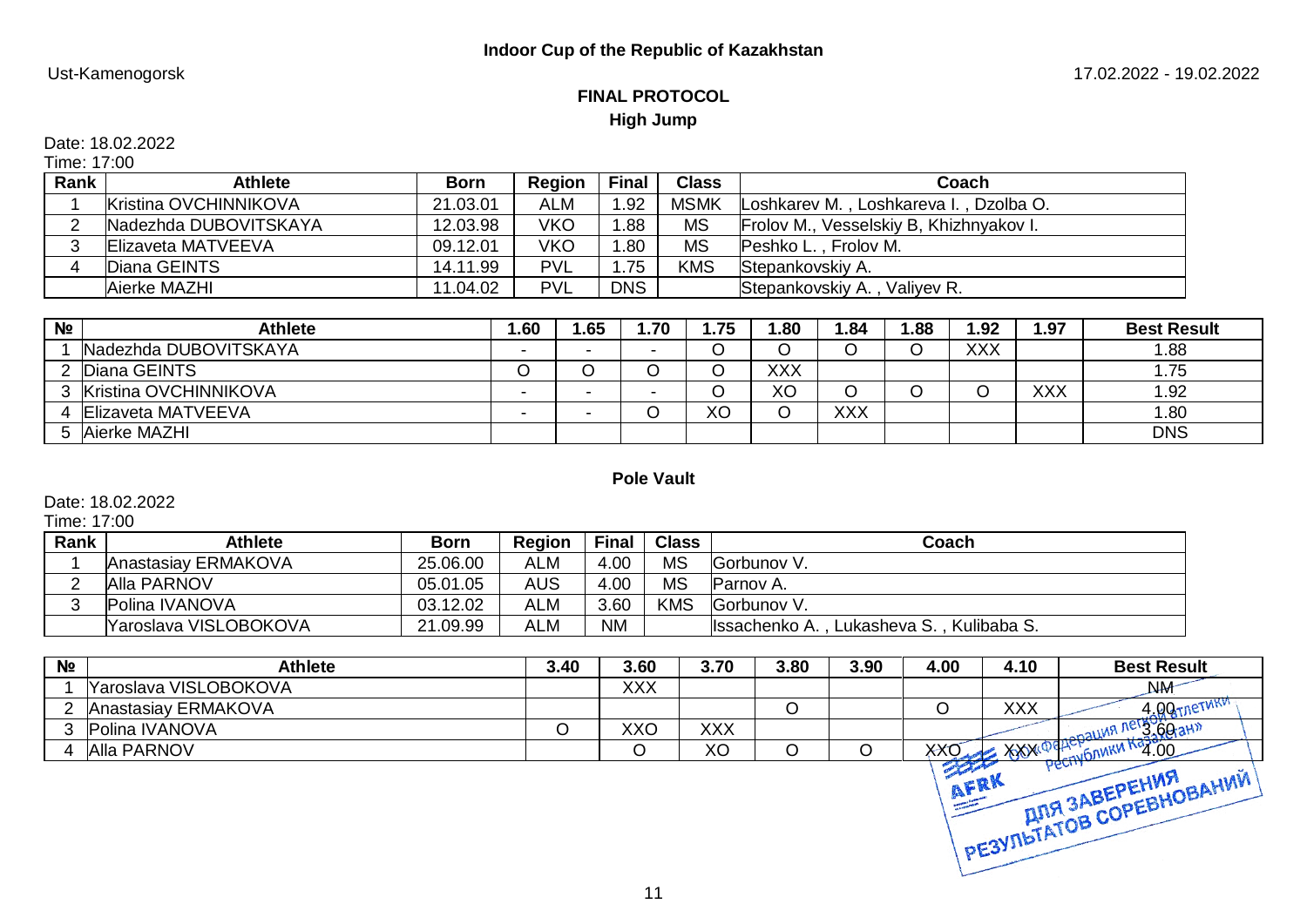# Ust-Kamenogorsk 17.02.2022 - 19.02.2022

# **FINAL PROTOCOL Long Jump**

# Date: 17.02.2022

Time: 17:00

| Rank | <b>Athlete</b>          | <b>Born</b> | <b>Region</b> | <b>Results</b> | <b>Class</b>   | Coach                        |
|------|-------------------------|-------------|---------------|----------------|----------------|------------------------------|
|      | Kristina RADAEVA        | 04.01.95    | KST           | 5.56           |                | Pavlina Iv., Bereglazov VI.  |
|      | Kristina LUKANYUK       | 30.10.02    | <b>KRG</b>    | 5.25           |                | Ilvanova E.                  |
|      | Ekaterina KUZNETSOVA    | 20.09.01    | KST           | 5.01           |                | Borzov An., PAVLINA I.       |
|      | Sabira MUSSINA          | 08.04.02    | <b>MNG</b>    | 4.92           | $\mathbf{III}$ | Martirossova B., nazarova T. |
|      | <b>Yana SIBIRYAKOVA</b> | 15.09.87    | ZHBL          | 4.76           | Ш              | Mamashaev T.                 |
|      | Nadezhda BOGDANOVA      | 24.04.94    | <b>MNG</b>    | <b>DNS</b>     |                | Slavnov Dm., Nazarova T.     |

| N <sub>2</sub> | <b>Athlete</b>           |           | <b>Results</b>            |           | <b>Final</b> |           |      | <b>Best</b> |
|----------------|--------------------------|-----------|---------------------------|-----------|--------------|-----------|------|-------------|
|                |                          |           | <b>.</b>                  | <b>N</b>  | 4            |           |      | Result i    |
|                | Yana SIBIRYAKOVA         | ∧         | $\lambda$                 | ⌒         | 4.08         | 4.59      | 4.76 | 4.76        |
|                | Nadezhda BOGDANOVA       |           |                           |           |              |           |      | <b>DNS</b>  |
|                | Kristina RADAEVA         | $\Lambda$ | 5.56                      | $\lambda$ | 5.28         | $\Lambda$ | 5.21 | 5.56        |
|                | Ekaterina KUZNETSOVA     | 4.83      | 5.01                      | 4.99      | 4.74         | 4.83      | 4.85 | 5.01        |
|                | Sabira MUSSINA           | 4.46      | 4.67                      | 4.67      | 4.65         | 4.80      | 4.92 | 4.92        |
| ิค             | <b>Kristina LUKANYUK</b> | ⌒         | $\checkmark$<br>$\lambda$ | ⌒         | $\lambda$    | $\Lambda$ | 5.25 | 5.25        |

**Triple Jump**

Date: 19.02.2022

Time: 10:00

| Rank | <b>Athlete</b>       | <b>Born</b> | <b>Region</b> | <b>Results</b> | <b>Class</b> | Coach                                       |
|------|----------------------|-------------|---------------|----------------|--------------|---------------------------------------------|
|      | Mariya YEFREMOVA     | 22.10.98    | <b>KRG</b>    | 13.83          | <b>MS</b>    | Zorina N., Ivshina L., Valiev R.            |
|      | Kristina LUKANYUK    | 30.10.02    | <b>KRG</b>    | 12.31          |              | llvanova E.                                 |
|      | Kristina RADAEVA     | 04.01.95    | <b>KST</b>    | 12.18          |              | Pavlina Iv., Bereglazov VI.                 |
|      | Tatyana OVCHINNIKOVA | 21.03.01    | ALM           | 11.72          |              | Loshkarev M., Loshkareva I.,<br>. Dzolba O. |
|      |                      |             |               |                |              | пой атлетики                                |
|      |                      |             |               |                |              | $    \sim$ $\sim$ $\sim$ $\sim$ $\sim$      |

| N <sub>2</sub> | <b>Athlete</b>           |           | <b>Results</b> |                   | 1000<br>(प्रं∩अत्र । |      |   | <b>Best</b>   |
|----------------|--------------------------|-----------|----------------|-------------------|----------------------|------|---|---------------|
|                |                          |           |                |                   |                      | - 60 |   | <b>Result</b> |
|                | Kristina RADAEVA         | $\Lambda$ | ↗              |                   |                      |      | ഹ | 12.18         |
| ⌒              | Mariya YEFREMOVA         | 13.68     | 13.83          | .18V              |                      |      |   |               |
| ົ              | Tatyana OVCHINNIKOVA     | $\lambda$ | $\Lambda$      |                   |                      |      |   |               |
|                | <b>Kristina LUKANYUK</b> | $\lambda$ | 12.18          | 12.3 <sup>4</sup> |                      |      |   | 12.31         |
|                |                          |           |                | <b>DEST</b>       |                      |      |   |               |